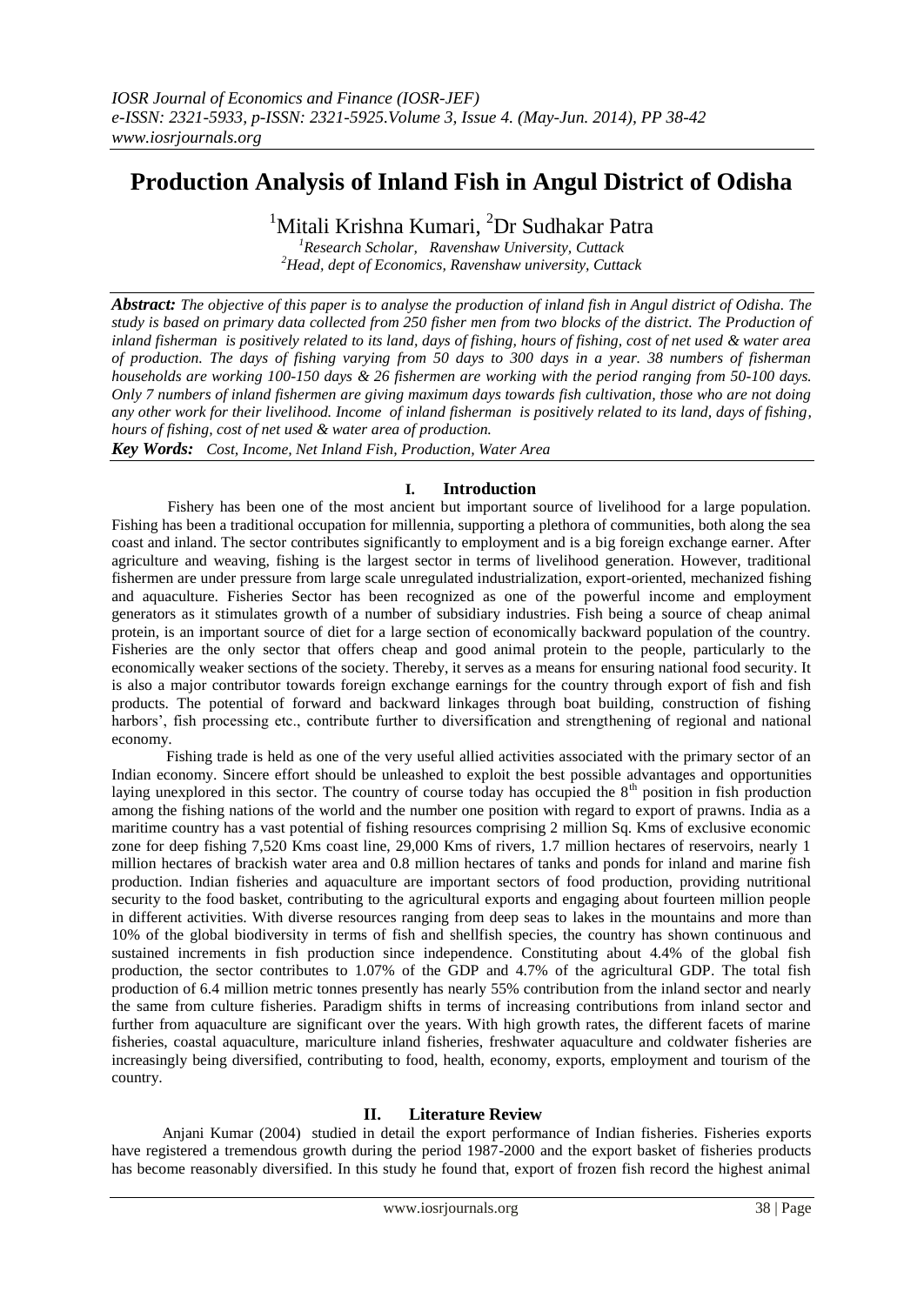growth, but shrimps and prawns constituted the major category of export, capturing and impressive 5% of the world export market. Kapotsky and Peter (1998) described the dynamic nature of inland water bodies and the diversity of their aquatic fauna. Fisheries prosperity will not occur unless management of the aquatic environment is improved and its benefit better shared. Even within the sector more integrated approaches were being suggested in fisheries eco-system management, which is a reasonable proxy for other integrated area management scheme in coastal, inland river basin bioregions.

 Collier, W ebb and Shlmidt (1996) gave an accounts of the dams and rivers of the world and the construction of large dams in United states in detail. These changes are also reflected in the composition of the inland fish fauna. The greatest threat to the sustainability of inland fisheries resources is not over exploitation. Neiland & Bene (2006) attempted to address the lack of valuation for inland fisheries, some studies confirm the substantial values of inland fisheries. For the sector is remarkably low compared with other food production systems. Fisheries use energy in three main ways: the manufacturer of gear; move to and from fishery site; and preservation and post-harvest transport.

 Sainbury. K,(2010) summarized the standards, requirements, and practices for well managed fisheries as applied through internationally managed fisheries and through national management of fisheries. The standards, requirements and practices of existing fishery ecolabels are reviewed, including government- linked ecolabels, non-government ecolabels seafood. He also found that, Inland fishery often involve significant artificial enhancements and practices that are characteristics of aquaculture, such as species introduction and translocations, artificial breeding or freeding, disease control animal husbandry, nutrient fertilization intentional habitat modification.

 Arun V. Holden, (1981) stated that, inland fisheries have become increasingly recognize in many regions as a source for food for local population, a social recreational resource and a means of attracting foreign currency, whether by export sale of fish or through of encouragement of tourism through angling. Supra Raju (2003) emphasized the need for the development of fisheries sector in Andhra Pradesh by improving the availability of infrastructure facility per landing.

## **III. Production Analysis of Inland Fishery in Anugul**

 Production of fish depends upon various factors. Through production analysis, an attempt has been made here to set up a relationship between production of fish and different factors like land, age, hours of fishing, days of fishing, and cost of net, water area. etc. The study is based upon primary data. Following is the general form of production function (Linear type of production function) which is employed to estimate production elasticities.

#### $Q = f(L, A, D, C, H, W)$

 Here ,Q = Total Production,L=land, A=Age of entry into fishing, D=Days of fishing, C= Cost of net, H=Hours of fishing,W=Water area

 Data pertaining to output, land area, age, cost on net, hours of fishing, days of fishing, sources of finance & water area etc. were elicited from 250 fish farmers selected for the study from Angul district by administering the questionnaire designed for the purpose.

| Production       | Coefficient | <b>Standard Error</b> |         | $P>$  t |
|------------------|-------------|-----------------------|---------|---------|
| Land             | 11.33848    | 32.60089              | 0.35    | 0.792   |
| Days of fishing  | .8346521    | .6718495              | 1.24    | 0.217   |
| Cost of net      | $-.0028521$ | .0094246              | $-0.30$ | 0.763   |
| Hours of fishing | 38.88958    | 23.1946               | 1.68    | 0.096   |
| Water area       | 432.0505    | 47.63945              | 9.07    | 0.000   |
| Constant         | 93.8887     | 120.7296              | 0.78    | 0.438   |
|                  | .           | .                     | ----    |         |

Table-1 Regression Results Inland fish production function in Angul Block

Source- Author's calculation using SPSS

Q=93.8887+11.33848L+.8346521D-.0028521C+38.88958H+432.0505 W

 $(t=0.78, R^2=0.7535)$ 

Here, L=Land, D=Days of fishing, C=Cost of net used, H=Hours of fishing, W=Water area

The null hypothesis is that there is no relationship, i.e., the regression coefficient is not different from zero. The p*-*value for beta coefficient of land is 0.792, the same for days of fishing is 0.217, for cost of net is 0.763, for hours of fishing is 0.096 and for water area is 0.000. Both these values are significant at 10% significance level. Thus we cannot accept the null hypothesis. In other words, we can conclude that the Production of inland fisherman is positively related to its land, days of fishing, hours of fishing, cost of net used & water area of production. So the regression co-efficient is significant.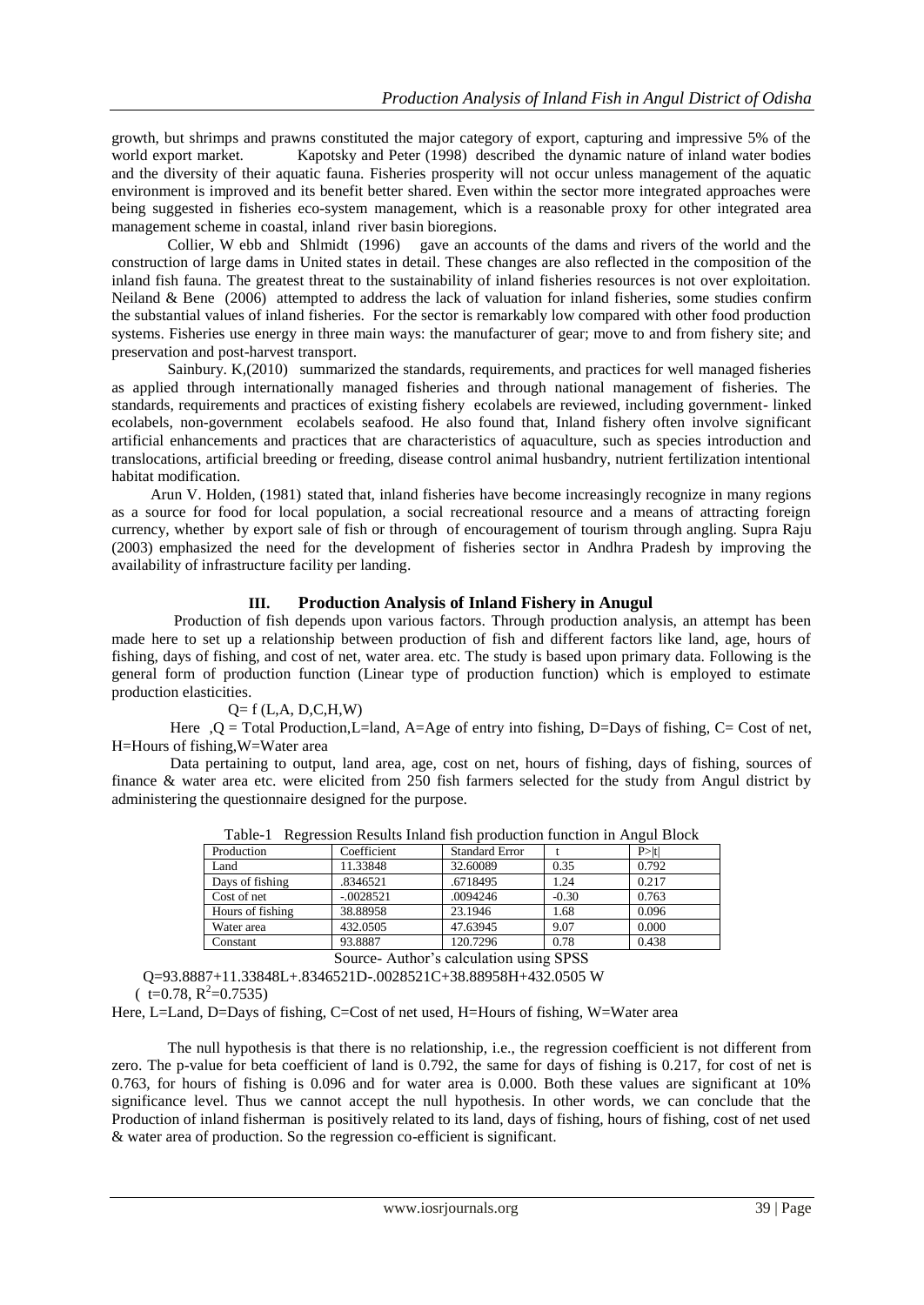## **IV. Income Analysis of Inland Fishing**

Income is the key factor which motivates fisher men for fishing. Many fishermen in study area have substantial income from fishing compared to other occupations. The monthly income from fishing is given below in table-2.

| Table-2 Monthly income from fishing |                  |  |  |
|-------------------------------------|------------------|--|--|
| Income from fishing                 | No. of fisherman |  |  |
| 5000-10000                          | 43               |  |  |
| 10000-15000                         | 60               |  |  |
| 15000-20000                         | 19               |  |  |
| 20000-25000                         |                  |  |  |

Table-2 Monthly income from fishing

Source- Field Study

The above data in table represent that, the monthly income of inland fisher man from fishing is varying from Rs. 5000 to Rs.25000. Here, 43 numbers of fisherman household are earning Rs.5000 to Rs 10000 per month and 60 numbers of household earned Rs.10000 to Rs.20000 but only 7 household earned Rs.20000-25000 from fishing.



 From the above pie-chart, it is cleared that only 3% of inland fisherman from the total sample is earning Rs.20000-25000 where as 48% fisherman are earning Rs.10000 – 15000. Income is a function of land, age of entry into fishing, hours of fishing, and days of fishing, cost of net & water area. Here, income is dependent variable (DI) & all others are independent variable (IV).

So, Income = f(Land, Age, Hours of fishing, Days of fishing, Cost of net, Water area)

| Income From Fishing | Coefficient | <b>Standard Error</b> |      | P >  t |
|---------------------|-------------|-----------------------|------|--------|
| Land                | 51.24936    | 247.3199              | 0.21 | 0.836  |
| Days of fishing     | 14.87539    | 5.096847              | 2.92 | 0.004  |
| Cost of net         | .3101072    | .0714981              | 4.34 | 0.000  |
| Hours of fishing    | 256.7641    | 175.9611              | 1.46 | 0.147  |
| Water area          | 907.5546    | 361.4068              | 2.51 | 0.013  |
| Constant            | 3261.13     | 915.8904              | 3.56 | 0.001  |

Table-3 Regression Results of Income function of inland fisherman

Source- Author's calculation using SPSS

 Income=3161.13+51.24936 L+14.87539 D+.3101072 C+256.7641H+907.5546 W  $t=0.56, R^2=0.5568$ 

The p*-*value for coefficient of Land is 0.836, the same for days of fishing is 0.004, for cost of net is 0.000,for hours of fishing is 0.147 and for water area is 0.013. Both these values are significant at 10% significance level. Thus we cannot accept the null hypothesis. In other words, we can conclude that the Income of inland fisherman is positively related to its land, days of fishing, hours of fishing, cost of net used & water area of production. So the regression co-efficient is significant.

## **V. Cost Analysis of Inland Fishery**

Cost of fish production is low in India. The fishermen use net in inland fishery to catch fish. In rainy season, the fishermen purchase fingerlings & leave in in ponds to grow. So main cost of fishery is expenditure of purchase of fingerlings and cost of net. The cost analysis is done based on primary data collected in the study area.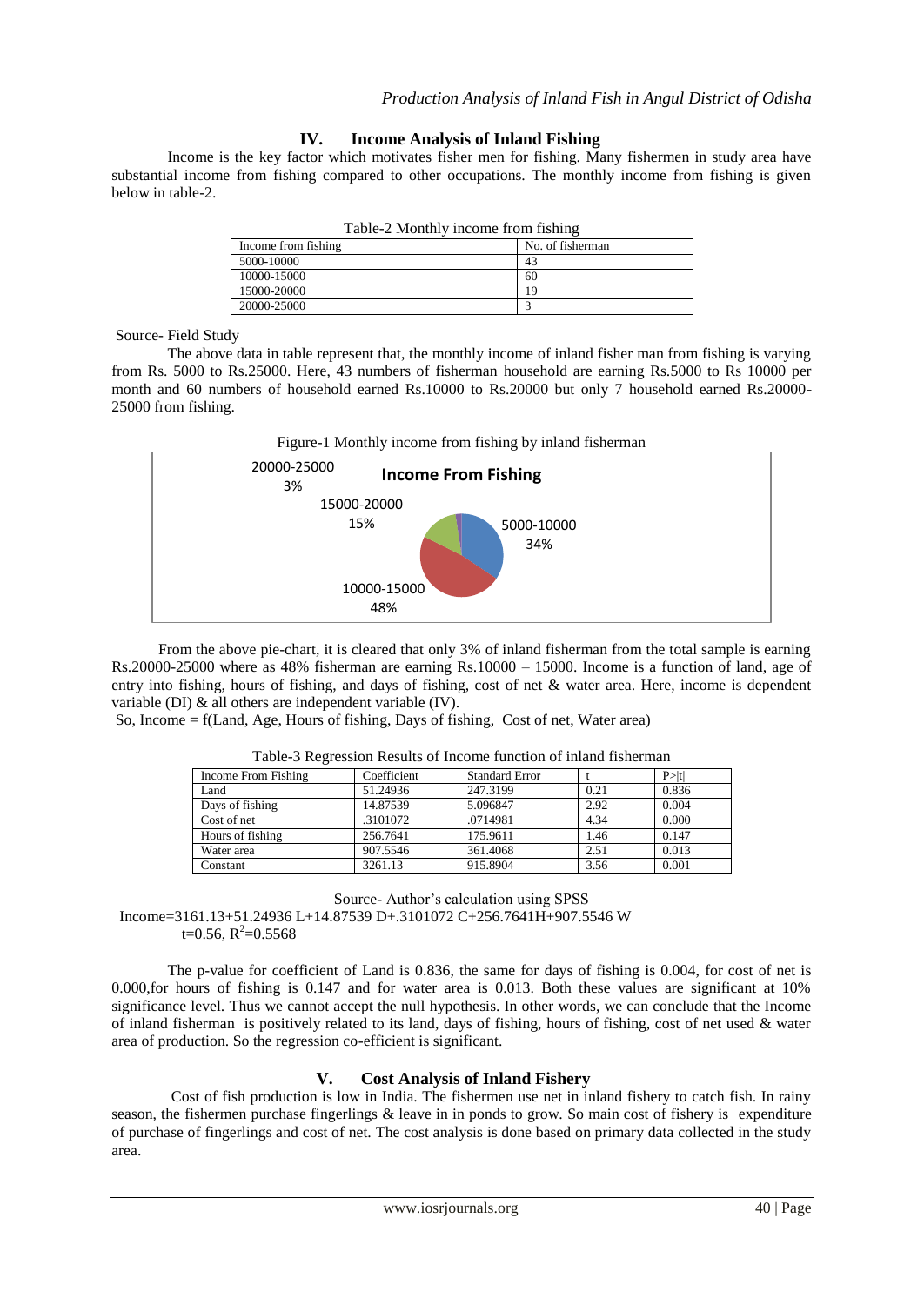Cost is a function of production. So,  $Cost = a + b$  production

Table-4 Cost function of Inland fisherman

| Cost of net | Coefficient | Standard Error |       | $P>$ t    |
|-------------|-------------|----------------|-------|-----------|
| Production  | 2.261931    | .4733093       | 4.78  | 0.000     |
| Constant    | 7787.004    | 559.1839       | 13.93 | $0.000\,$ |

Cost= $\overline{a + b}$  production---------eq(1)

 $C = 7787.004 + 2.261931$  production

 $R^2$ =0.1566, t=13.93

Here, p- value is 0.000. The regression co-efficient is significant. So, Cost  $\&$  production are positively co-related as level of fish production increases with increase in cost of production.

#### **Correlation between cost & Production**

Correlation indicate the linkage and relation between two variables. There is positive correlation between cost and production of fish in study area.The correlation results are given below in table.

|            |                            | cost        | production |
|------------|----------------------------|-------------|------------|
|            | Pearson Correlation        |             | $.396**$   |
| Cost       | Sig. (2-tailed)            |             | .000       |
|            |                            | 125         | 125        |
|            | <b>Pearson Correlation</b> | $.396^{**}$ |            |
| Production | $Sig. (2-tailed)$          | .000        |            |
|            |                            | 125         | 125        |

coefficient between cost & production 0.396 and the p-value for two tailed test of significance is less than 0.0005.From this figure we can conclude that, there is a strong positive correlation between cost and production and this correlation is significant at the significance level.

#### **Correlation Between Water Area & Production:-**

Table-6Correlations between water area & production

|            |                     | Water Area | Production |
|------------|---------------------|------------|------------|
| Water Area | Pearson Correlation |            | $.390**$   |
|            | Sig. (2-tailed)     |            | .000       |
|            |                     | 250        | 250        |
| Production | Pearson Correlation | $.390**$   |            |
|            | $Sig. (2-tailed)$   | .000       |            |
|            |                     | 250        | 250        |

\*\*. Correlation is significant at the 0.01 level (2-tailed).

 The co-relation coefficient between water area & production 0.390 and the p-value for two tailed test of significance is less than 0.0005.From this figure we can conclude that, there is a strong positive correlation between cost and production and this correlation is significant at the 0.01 level. **Correlation between Land & production:-**

Table-5 Correlations between land production

| rable 5 correlations between land production |                            |           |            |  |  |
|----------------------------------------------|----------------------------|-----------|------------|--|--|
|                                              |                            | Land      | Production |  |  |
| Land                                         | <b>Pearson Correlation</b> |           | $.323**$   |  |  |
|                                              | Sig. (2-tailed)            |           | .000       |  |  |
|                                              |                            | 250       | 250        |  |  |
|                                              | <b>Pearson Correlation</b> | $.323***$ |            |  |  |
|                                              | Sig. (2-tailed)            | .000      |            |  |  |
| Production                                   |                            |           |            |  |  |
|                                              |                            | 250       | 250        |  |  |

\*\*. Correlation is significant at the 0.01 level (2-tailed).

The co-relation coefficient between Land & production 0.323 and the p-value for two tailed test of significance is less than 0.0005. There is a strong positive correlation between Land and production and this correlation is significant at the 0.01 level.